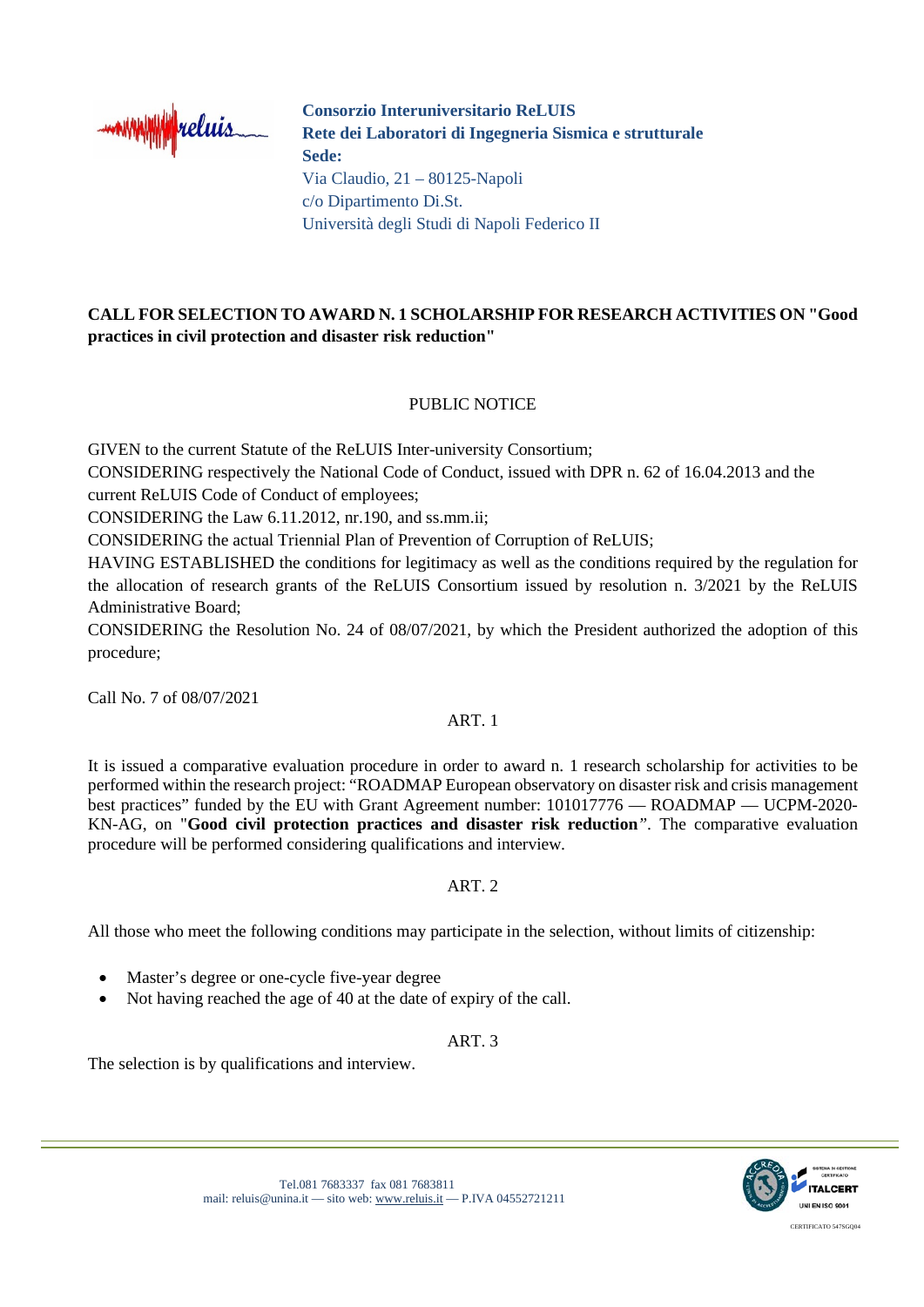#### ART. 4

The scholarship will last 9 months, will presumably start from 01/10/2021 and must be completed no later than 30/06/2022 and is not renewable.

Entitlement to the grant is incompatible with any employment relationship, permanent or not permanent, with public or private bodies.

The amount of the grant amounts to  $\epsilon$ 25.200,00 (twenty-five thousand two hundred/00) gross of deductions payable by the employee and charges payable by the body (IRAP) and will be paid by the ReLUIS Inter-University Consortium, in 9 monthly instalments postponed to the performance of the research activity.

The grant may not be combined with grants for research activities or with other awarded scholarships, except those awarded by national or foreign institutions which are useful to integrate the research activity of scholarship holders with abroad stays. Furthermore, the scholarship is not compatible with:

- enrolment in any course of study, with the exception of enrolment, without the use of a scholarship, in a doctoral research course, in a specialization school and in a second level Master's course;

Moreover, those who have a degree of consanguinity or affinity, up to and including the fourth degree, with a professor belonging to the ReLUIS Inter-University Consortium, or with the President, or a member of the Administrative Council, cannot participate in the selection.

#### ART. 5

The application, under penalty of exclusion, must be signed by the candidate, addressed to the ReLUIS Inter-University Consortium, and must be sent, from the working day following the date of publication of this call on the website of the consortium (08/07/2021), no later than 12.00 on 10/09/2021 by the following means:

1) Sending, with extension. pdf, by certified e-mail to the following address: reluis@pec.it with the subject "SELECTIVE PROCEDURE FOR TITLES AND INTERVIEW" NOTICE n. 7 of 08/07/2021.

Applications received during the closure period of the offices (09/08/2021 - 22/08/2021), will be registered in chronological order of arrival from 23/08/2021.

In the application each candidate must declare, under his own responsibility:

- surname, name,
- date and place of birth,
- the residence,
- citizenship
- the e-mail and/or pec address at which you wish to be notified of this selection.

The candidate must also declare:

- to hold a master's degree or a five-year one-cycle degree
- not to be employed by any public or private body.

The following documents must be attached to the application:

- a digital copy of the master's or five-year single cycle thesis
- list of any publications and other titles
- curriculum vitae.

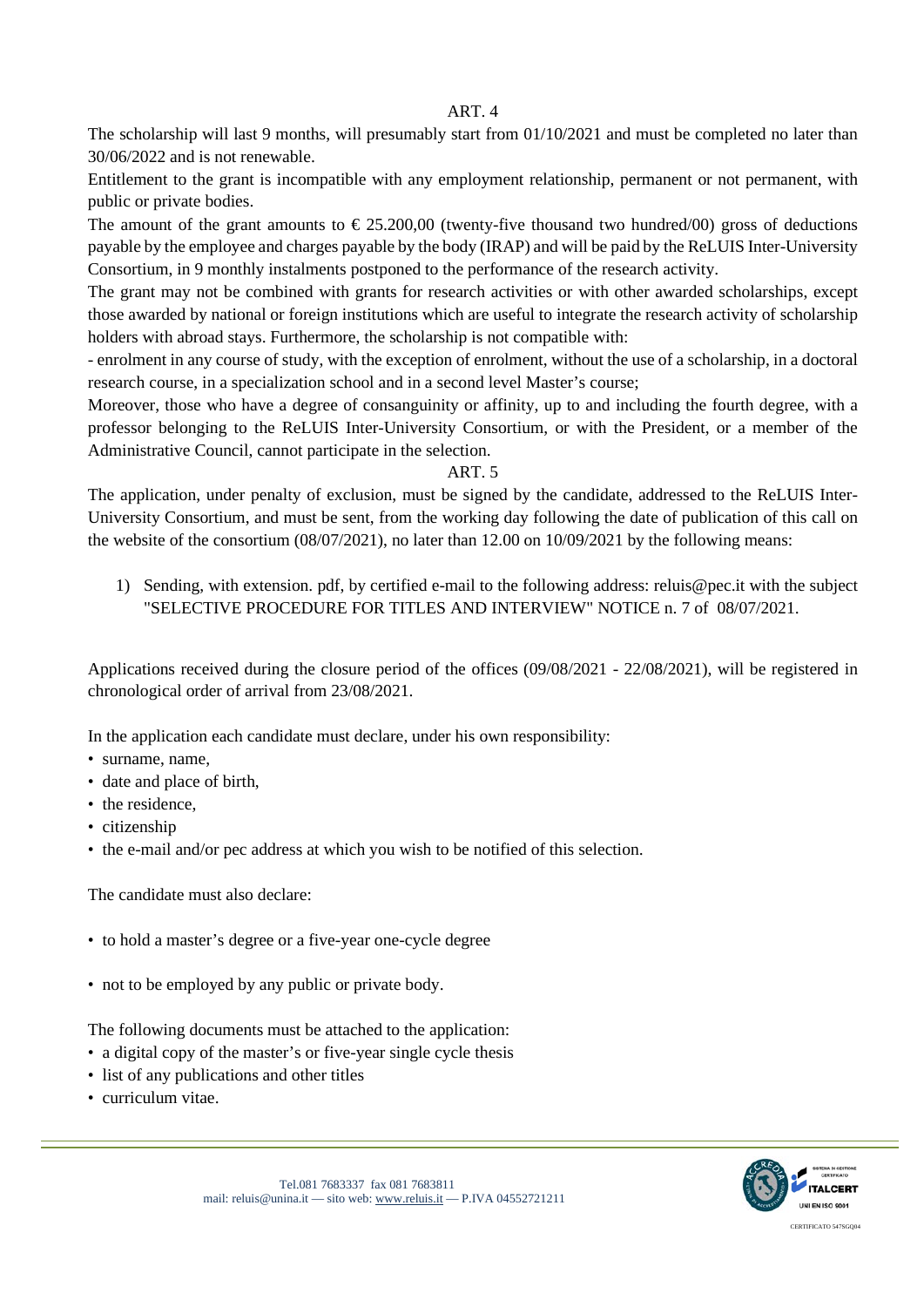• any certificates (further training courses, activities at research institutes and others).

All the titles owned by the candidate, if issued by a Public Administration, are replaced in compliance with the applicable legislation, by the substitutive declaration of certification or the act of notoriety, to be completed by using the form (*Annex B*) which attests to the truthfulness of all the documents submitted.

The candidates, in compliance with the admission requirements, are called for the interview, which will take place by the headquarters of the ReLUIS unit, in via Claudio 21-80125-Napoli in presence, the day 21/09/2021 at 9:30. By motivated request of the candidates it will be possible to conduct the interview remotely.

If the epidemiology situation and the provisions of the central government do not allow the interviews in presence, the modality for the online interview will be communicated on the site of the Consortium ReLUIS.

Again, identification of the candidate and publicity of the interview will be ensured.

During the entire period of the competition procedure, any possible postponement of the testing schedule and/or any further or different communication from what is set out in this article may be communicated with a notice on the website www.reluis.it; such form of notification will have the value of official notification for candidates for all legal purposes.

Therefore, all candidates are invited to consult the aforementioned website for any further updates.

## ART. 6

The Commission, composed of 3 experts, one of whom is a verbalizing secretary and appointed by the President of the ReLUIS, shall make the ranking of merit according to the criteria set out in art. 7.

The members of the commission shall not be entitled to any remuneration for the performance of their duties. The ranking of merit will be published on the website of the Consortium ReLUIS by the day 24/09/2021.

### ART. 7

The Commission will base its evaluation on the assessment of the applicant's qualifications and an interview on general topics relating to the following subjects:

- Sendai Framework for Disaster Risk Reduction 2015-2030
- Union Civil Protection Mechanism
- Assessment of disaster risks in a civil protection context
- Disaster risk management at different stages of the risk cycle

The Commission will have n. 100 points for the evaluation, to be distributed as follows:

a) Valuation of qualification titles (max 30 points)

- Master degree grading (final vote) up to 10 points;

- publications and curriculum up to 20 points

In order to evaluate the curriculum the following aspects will be considered:

- Knowledge of English and any other foreign languages
- Possible postgraduate titles and/or degrees in subjects similar to those mentioned above
- knowledge/competence, that should be verifiable by certificates, publications or scientific/professional curriculum, on the evaluation, management and communication of risks in the field of civil protection



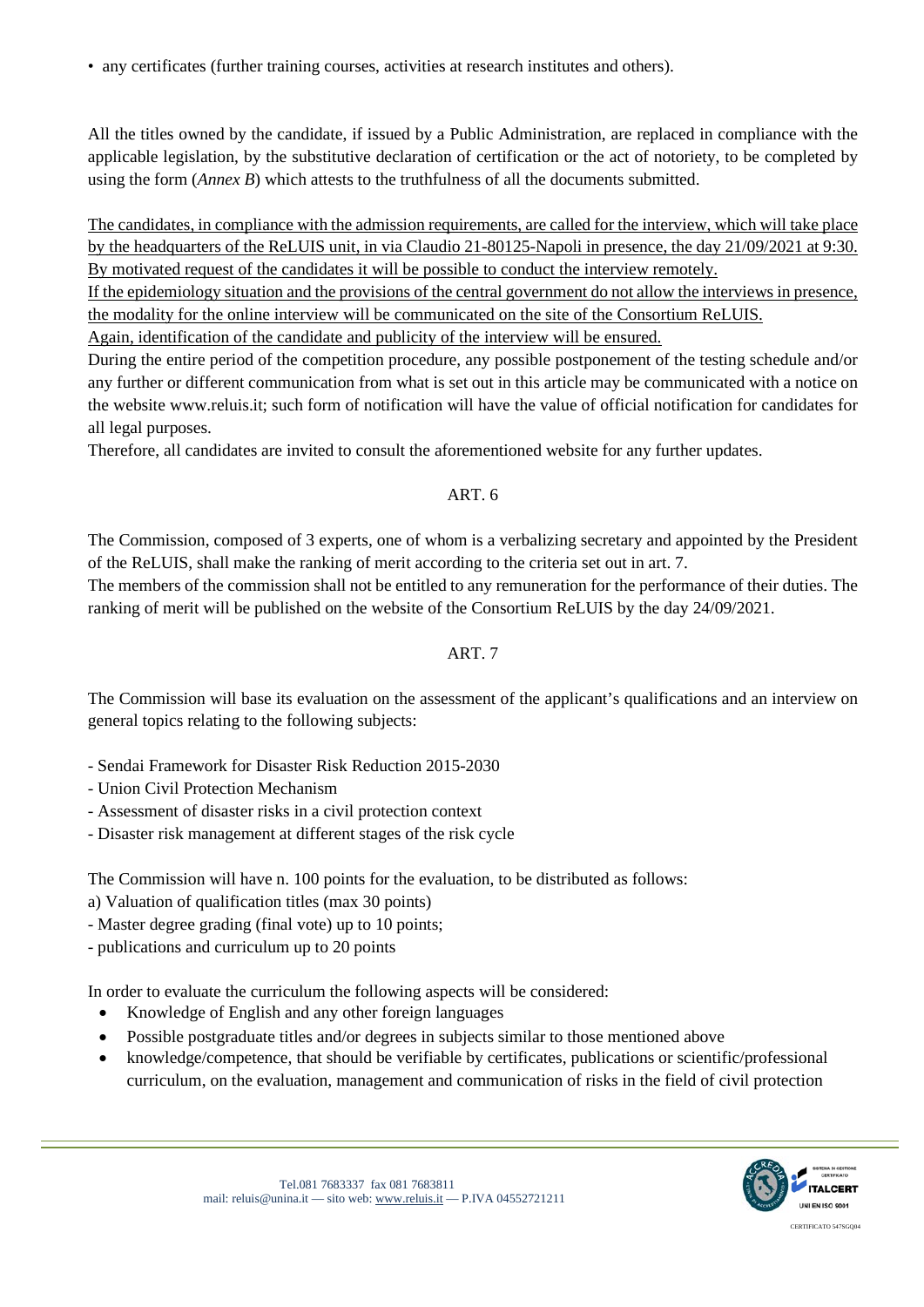• The communicative profile, with analytical and synthesis skills aimed at producing periodic reports of scientific dissemination in English.

b) Interview (max 70 points)

- suitability for the interview is subject to the achievement of 15 points in the Valuation of qualification titles

The Commission will first determine the scoring criteria in accordance with the criteria of transparency and equal treatment. The evaluation criteria should be specified in writing and added as annex to Commission acts. For the evaluation of the titles, the determination of the scores will take into account the relevance of each title in relation to the issues covered by the activities to be carried out. The Secretariat Reluis will publish the evaluation table titles on the website of the Consortium Reluis by the day 17/09/2021.

For the purposes of eligibility, the candidate must achieve an overall score (from Valuation of qualification titles and Interview) of not less than 60/100.

## ART. 8

The Commission will draw up a ranking list indicating the appropriate candidates in order of merit. In case of equal score, the scholarship will be awarded to the youngest candidate of age. The Commission's assessment of the merits is unquestionable.

ART. 9

Scholarship will be awarded to the candidate with the highest score. Scholarship that remains available for the waiver of the winner will be awarded to the next eligible according to the order of the ranking of merit.

## ART. 10

In the peremptory term of 5 days from the date of receipt of the communication in which the selected candidate will be informed of the awarding of the scholarship, the assignee must send to the ReLUIS Consortium declaration of acceptance of the scholarship under the conditions set out in the call for selection; the penalty for not accomplishing to such formal acceptance is the loss of the award. The selected candidate shall also send a declaration, to be drawn up in accordance with the attached form, stating, under its own responsibility:

a) surname and name;

b) date and place of birth;

- c) residence;
- d) citizenship;

e) educational qualifications;

f) position on military obligations;

g) not to be employed by the State, public or private bodies.

# ART.11

In particular, the assignee will have the obligation to:

a) start the activity on the scheduled date, according to the instructions given by the Tutor;

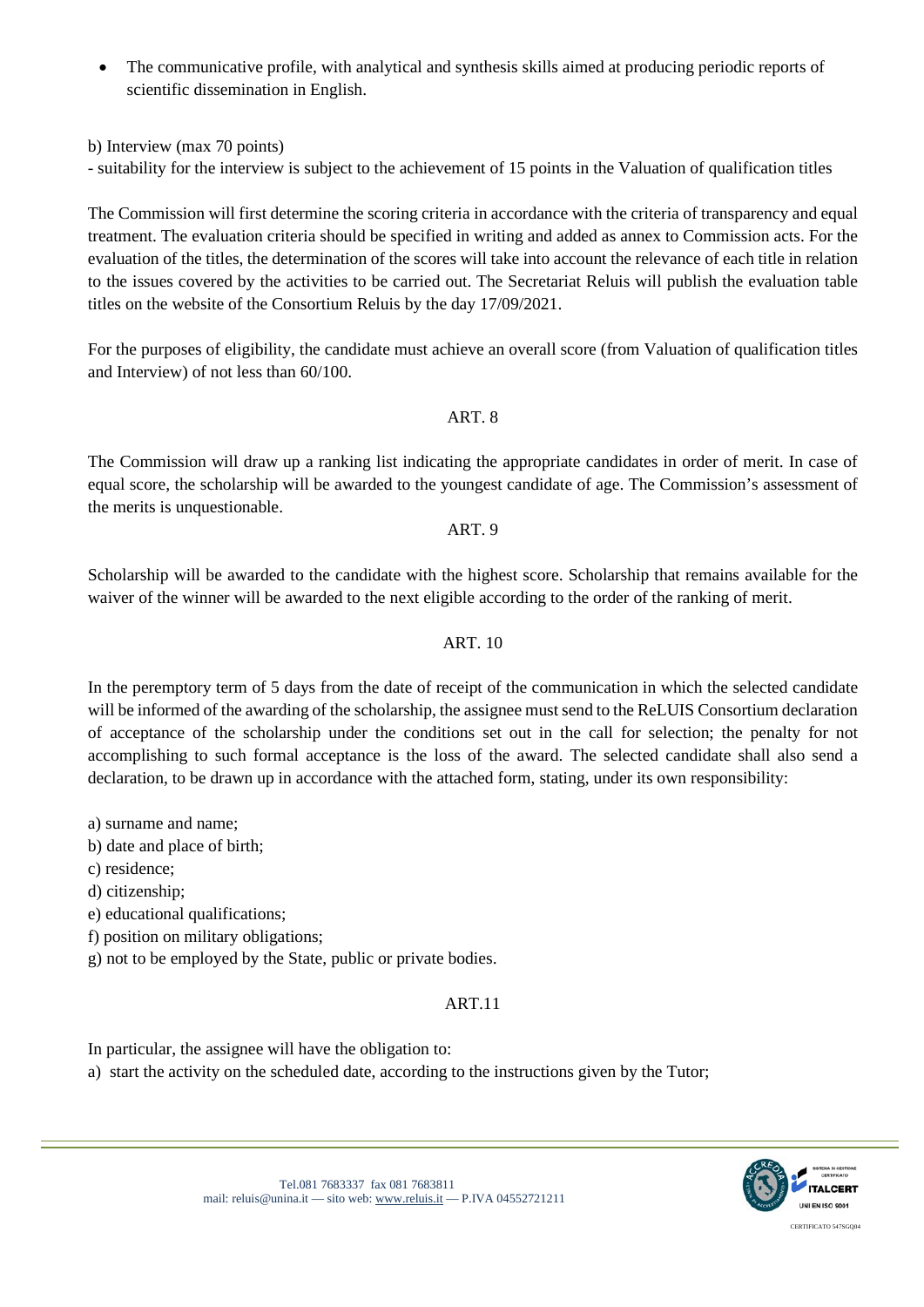b) to carry out the activity regularly and continuously for the duration of the scholarship. Short interruptions may be justified only if they are due to health reasons or duly substantiated cases of force majeure, on the understanding that long-term interruptions will result in the forfeiture of the right to the scholarship; c) submit interim reports on a quarterly basis or in accordance with the instructions given by the Tutor (defined in the following paragraph) and, on expiry of the scholarship, a complete and documented report on the programme of activities carried out;

d) ensure the confidentiality of information obtained during the activities.

The assignee is not subject to time constraints and will carry out his activity without any link of subordination or stable coordination with the organizational requirements of the structure.

The acceptance of the scholarship by the candidate will imply the acceptance of the assignment to the research unit, as well as to the Tutor, and will involve that the activities will take place in Italy, on behalf of ReLUIS and under the supervision of the relative Tutor, mainly at the headquarters of the research unit and in the assigned territorial area, or at the headquarters of the consortium ReLUIS in Naples.

## ART. 12

The assignee who fails to comply with any of the above obligations or who is in any case responsible for other serious deficiencies that may alter the normal course of activities and affect the achievement of the objectives will be declared forfeited and will not be entitled anymore to the scholarship.

## ART 13

Concerning the scholarship grants, the treatment provided for by the law in force at the time of the payment of the amount shall apply in tax and social security matters.

#### ART. 14

The personal data provided by the scholarship holder are collected and processed in accordance with Regulation (EU) 2016/679 (General Regulation on the protection of personal data) and Legislative Decree no. 196/2003 (Code on the protection of personal data) and s.m.i., for institutional purposes of the ReLUIS Consortium related to selection management.

Pursuant to art. 13 of the General Data Protection Regulation (Regulation (EU) 2016/679 of the European Parliament and of the Council of 27 April 2016), grant holders must be informed about the processing of their personal data. In this regard, please refer to the information published on the website www.reluis.it/privacy.

> prof. ing. Edoardo Cosenza President of the ReLUIS Consortium

> > Digitally signed

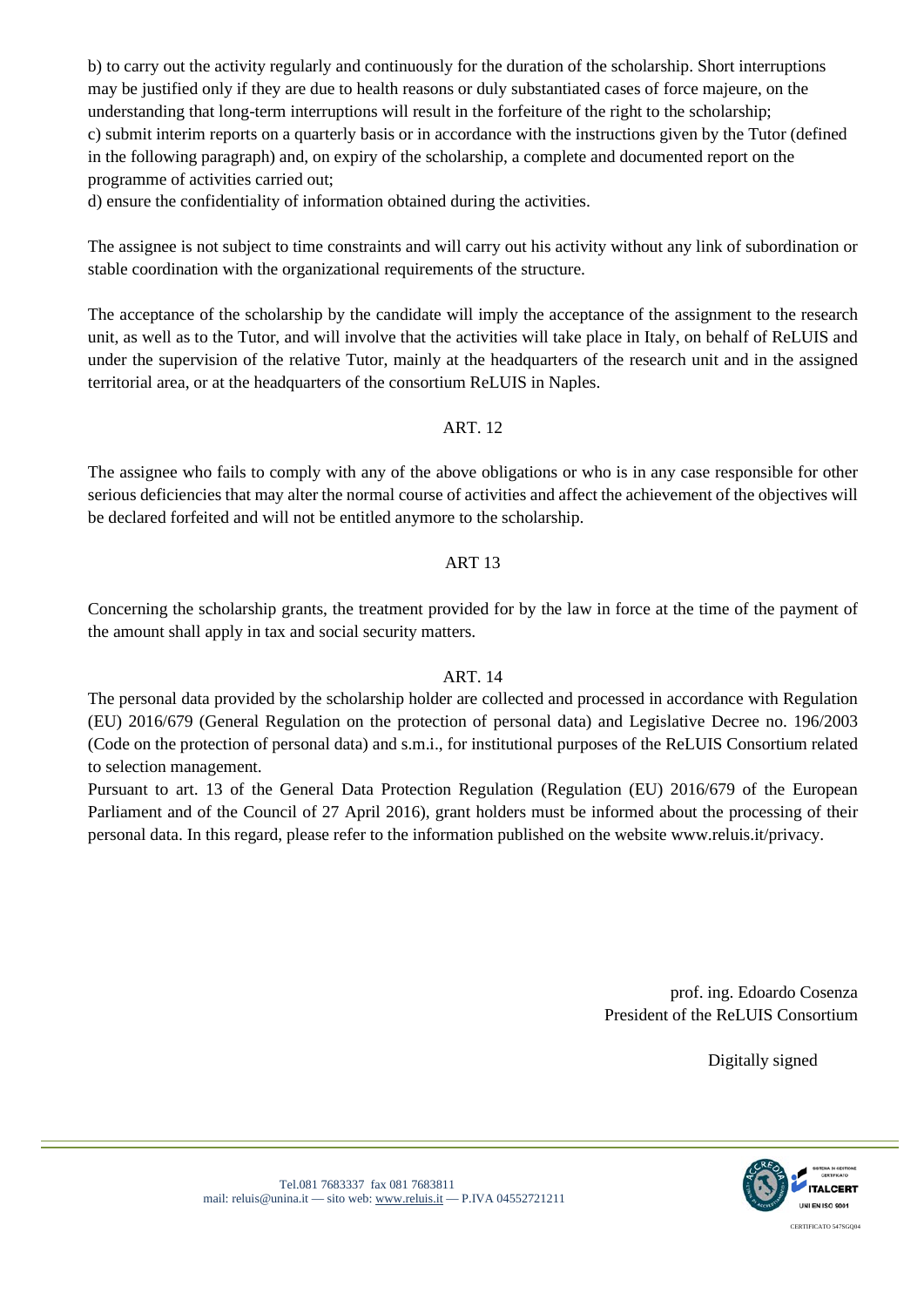To the President of the Consortium Interuniversitario ReLUIS

> Via Claudio, 21 80125 Napoli reluis@pec.it

| I/I, the undersigned/ (surname) (first name) |  |
|----------------------------------------------|--|
| Fiscal Code (if applicable)                  |  |

ASK

to be admitted to participate in the evaluation procedure called by the Consortium ReLUIS, for the award of a scholarship for research activities in the following field: "………………………………………………………" Competition ref: Call … Agreement …………….

To this end, please attach the SUBSTITUTIVE DECLARATION OF CERTIFICATION required by the call.

\_\_\_\_\_\_\_\_\_\_\_\_\_\_\_\_\_\_\_\_\_\_ \_\_\_\_\_\_\_\_\_\_\_\_\_\_\_\_\_\_\_\_\_\_\_\_\_\_\_\_\_\_\_\_\_\_\_

(date) (signature)

#### **Processing of personal data**

The personal data transmitted by the candidates with the application to participate in the competition, in accordance with the General Data Protection Regulation - EU Regulation 2016/679, will be treated for the purposes of managing the insolvency procedure and any recruitment procedure.

The provision of such data is mandatory for the evaluation of the participation requirements, under penalty of exclusion from the competition.

The data controller is the Consorzio Interuniversitario ReLUIS.